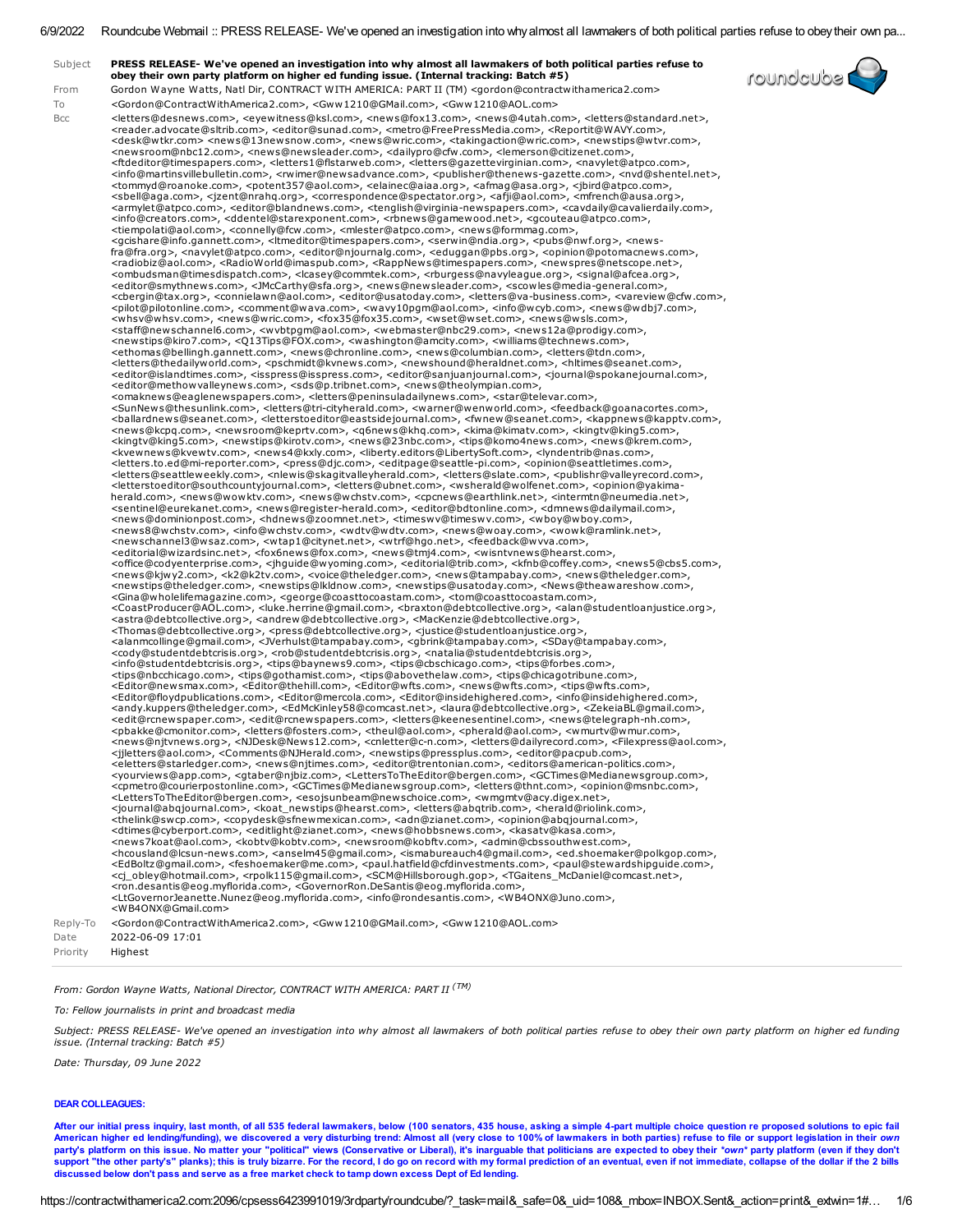Whether you chose to give this item (or myself) news and/or commentary is up to you, but I feel it my duty to bring this to your attention because the actions of lawmakers in both parties threaten our already-weak economy, as described below, in yesterday's follow-up press inquiry, sending this email with the highest priority status.

## GORDON WAYNE WATTS, National Director, CONTRACT WITH AMERICA: PART II<sup>(TM)</sup>

## On Wednesday, June 8, 2022, at 5:35 P.M. (EST), "Gordon Wayne Watts, Natl Dir, CONTRACT WITH AMERICA: PART II (TM)" [<gordon@contractwithamerica2.com](mailto:gordon@contractwithamerica2.com)> wrote:

From: Gordon Wayne Watts, National Director, CONTRACT WITH AMERICA: PART II <sup>(TM)</sup>

To: All 100 U.S. Senators and 435 Members of Congress via staff email behind Bcc

Subject: Press Inquiry- Open Investigation into why almost no lawmakers in either party comply with their party platform on higher ed funding, threatening to crash dollar if not addressed (Internal tracking: Group VI, Pacific west coast, USA)

Date: Wednesday, 08 June 2022

#### Dear Lawmakers and staff:

After our initial, May 4, 2022 press [inquiry](https://gordonwaynewatts.com/#trademark) to you, below, asking where you stand re proposed solutions to our dangerous higher ed bubble (short 4-part multiple-choice question), a disturbing new phenomenon was discovered: we've opened active [investigation](https://gordonwaynewatts.com/HigherEd_OpenInvestigation.html) into why almost all lawmakers in both parties refuse to obey planks in their party platforms on higher ed funding: Most Democrats[[1]] (about 81.9%) refuse to obey the bankruptcy clause in the Democrat Party platform; almost all (at least 91.86%, or perhaps 100% using literal definitions) GOP lawmakers[[2]] refuse to obey a Republican Party Platform prohibition against Federal tax-dollar use to originate (make) student loans; both actions threatens to [crash](https://gordonwaynewatts.com/#crash) our dollar in an already weak economy: only 8.14% of all GOP lawmakers[[2]] comply with the GOP platform on student loan originations; only 18.1% of all Democrats[[1]] attempt to obey the Democrat platform calling for restoration of student loan bankruptcy. Ongoing news coverage download mirrors: <u>local [cache](https://gordonwaynewatts.com/HigherEd_OpenInvestigation.pdf)</u> \*  $-1$  \*  $-2$  \*  $-3$  \*  $\pm$  [Archive](https://archive.ph/XaO6f) Today \* [Wayback](https://web.archive.org/web/20220607224216/https://contractwithamerica2.com/FannyDeregulation/HigherEd_OpenInvestigation.pdf) Machine \* PDF format: local cache \* [CWA2](https://contractwithamerica2.com/FannyDeregulation/HigherEd_OpenInvestigation.pdf) official \* Wayback Machine We believe that only Free Market forces of a threat of bankruptcy by student borrowers will suffice to force Dept of Ed to stop irresponsible lending, and back of lobbyists sufficient to allow lawmakers (particularly GOP lawmakers whose platform supports this) to pass legislation to cut these toxic subsidies, thereby averting disaster and preventing a crash of the dollar, as college debt is almost ten (10%) of total U.S. debt; thus, we call on lawmakers to support S.2598 and H.R.4907, enrolled student loan bankruptcy bills; in the mean time, we have a new press inquiry, below:

## 1-- [https://GordonWatts.com/HigherEd\\_OpenInvestigation.html](https://gordonwatts.com/HigherEd_OpenInvestigation.html)

2-- [https://GordonWayneWatts.com/HigherEd\\_OpenInvestigation.html](https://gordonwaynewatts.com/HigherEd_OpenInvestigation.html)

3-- [https://ContractWithAmerica2.com/HigherEd\\_OpenInvestigation.html](https://contractwithamerica2.com/HigherEd_OpenInvestigation.html)

## PRESS INQUIRY for all Republican Lawmakers:

1.) PAST: Why have almost no GOP lawmakers obeyed the party platform prohibiting federal tax dollars to originate (make) student loans; 2.) PRESENT: Will you comply with your party platform? YES//NO. FUTURE: 3.) If so, when will you file legislation to lower/eliminate student loan limits? If not, why? (Essay question.)

#### PRESS INQUIRY for all Democrat Lawmakers:

1.) PAST: Why have almost no Democrat lawmakers obeyed the party platform supporting restoration of bankruptcy equality for student loans, as all other loans<br>have; 2.) PRESENT: Will you comply with your party platform? YES equality? If not, why? (Essay question.)

PRESS INQUIRY for all Lawmakers- EXTRA CREDIT: you may, if you like, attempt to answer questions directed at the other party. Responses, as we're able to post, will be available at the "Courage Scorecard" linked in news at [https://GordonWatts.com/#trademark](https://gordonwatts.com/#trademark) or [https://GordonWayneWatts.com/#trademark](https://gordonwaynewatts.com/#trademark) which shows our progress in getting copyright to our trademark project, "CONTRACT WITH AMERICA: PART II (TM) ." Alternatively, lawmakers may file/cosponsor the bankruptcy bills and subsidy cuts, without needing to reply to our press inquiry, as we track legislation, if that's more convenient.

#### **SOURCES**

[[1]] QUOTE: On page 35 of the Republican Party Platform[1], we see the GOP clearly says: "The federal government should not be in the business of originating student loans." (1ST sentence of last paragraph, near bottom-right of page) [Editor's Note: This is page 42 of 66 of "PDF" page numbers, but the writer labels this as page "35," since the first 7 pages weren't given regular page numbers.] Source: "REPUBLICAN PLATFORM 2016," used under Fair Use for commentary, criticism, and research. Editor's Note: This author could not find a more current version, such as 2020 or more recent.

LINK: <u>[https://Prod-Cdn-Static.GOP.com/media/documents/DRAFT\\_12\\_FINAL%5B1%5D-ben\\_1468872234.pdf](https://prod-cdn-static.gop.com/media/documents/DRAFT_12_FINAL%5B1%5D-ben_1468872234.pdf)</u><br>Archive-1: <u>https://Web.Archive.org/web/20220511165601/https://Prod-Cdn-Static.GOP.com/media/documents/DRAFT\_12\_FINAL[1]-ben\_</u>

- Archive-2: [https://GordonWatts.com/DRAFT\\_12\\_FINAL\[1\]-ben\\_1468872234.pdf](https://gordonwatts.com/DRAFT_12_FINAL[1]-ben_1468872234.pdf)
- Archive-3: [https://ContractWithAmerica2.com/DRAFT\\_12\\_FINAL\[1\]-ben\\_1468872234.pdf](https://contractwithamerica2.com/DRAFT_12_FINAL[1]-ben_1468872234.pdf)

[[2]] QUOTE: On page 71 of the 2020 Democratic Party Platform[14], we see they clearly say that: "Democrats will also empower the CFPB to take action against exploitative<br>lenders and will work with Congress to allow studen lenders and will work with Congress to allow student debt to be discharged during bankruptcy." (p.72, par.1, sentence 2) [Editor's Note: This is page 72 of 92 of numbers, but the writer labels this as page "71," since there's a title page that offsets numbering by one.] Source: "2020 Democratic Party Platform," used under Fair Use for<br>commentary, criticism, and research. Editor's N LINK: [https://Democrats.org/wp-content/uploads/2020/08/2020-Democratic-Party-Platform.pdf](https://democrats.org/wp-content/uploads/2020/08/2020-Democratic-Party-Platform.pdf)

Archive-1: [https://Web.Archive.org/web/20220421223320/https://democrats.org/wp-content/uploads/2020/08/2020-Democratic-Party-Platform.pdf](https://web.archive.org/web/20220421223320/https://democrats.org/wp-content/uploads/2020/08/2020-Democratic-Party-Platform.pdf)

Archive-2: https://Web.Archive.org/web/20220511165713/https://democrats.org/wp-content/uploads/2020/08/2020-Democratic-Party-Platform.pdf Archive-3: [https://ContractWithAmerica2.com/2020-Democratic-Party-Platform.pdf](https://contractwithamerica2.com/2020-Democratic-Party-Platform.pdf)

#### On Wednesday, May 4, 2022, at 17:19, "Gordon Wayne Watts, Natl Dir, CONTRACT WITH AMERICA: PART II (TM)" [<gordon@contractwithamerica2.com](mailto:gordon@contractwithamerica2.com)> wrote:

From: Gordon Wayne Watts, National Director, CONTRACT WITH AMERICA: PART II <sup>(TM)</sup>

To: U.S. Senators and Members of Congress via staff email behind Bcc

Subject: Press Inquiry (a "**4-part, multiple choice" question** on higher ed epic failure; time-sensitive due to the Markup schedule on at least one bill, S.2598) -- time-<br>sensitive (Internal tracking: Group VI, Pacific Wes

# Date: Wednesday, 04 May 2022



## Dear Lawmakers and staff:

A few weeks ago, we sent you a 1-question Press Inquiry ("4-part, multiple choice," short & sweet), and if you've already responded to us, please disregard. Otherwise -- due to the time-sensitive nature of S.2598 markup, and ramifications, including (but not limited to) a crash of the dollar, this is a priority 1 matter. We look forward to your replies to our press inquiry, and, hopefully, a remedy to nefarious economic oppression on both taxpayer (a concern of Conservatives) and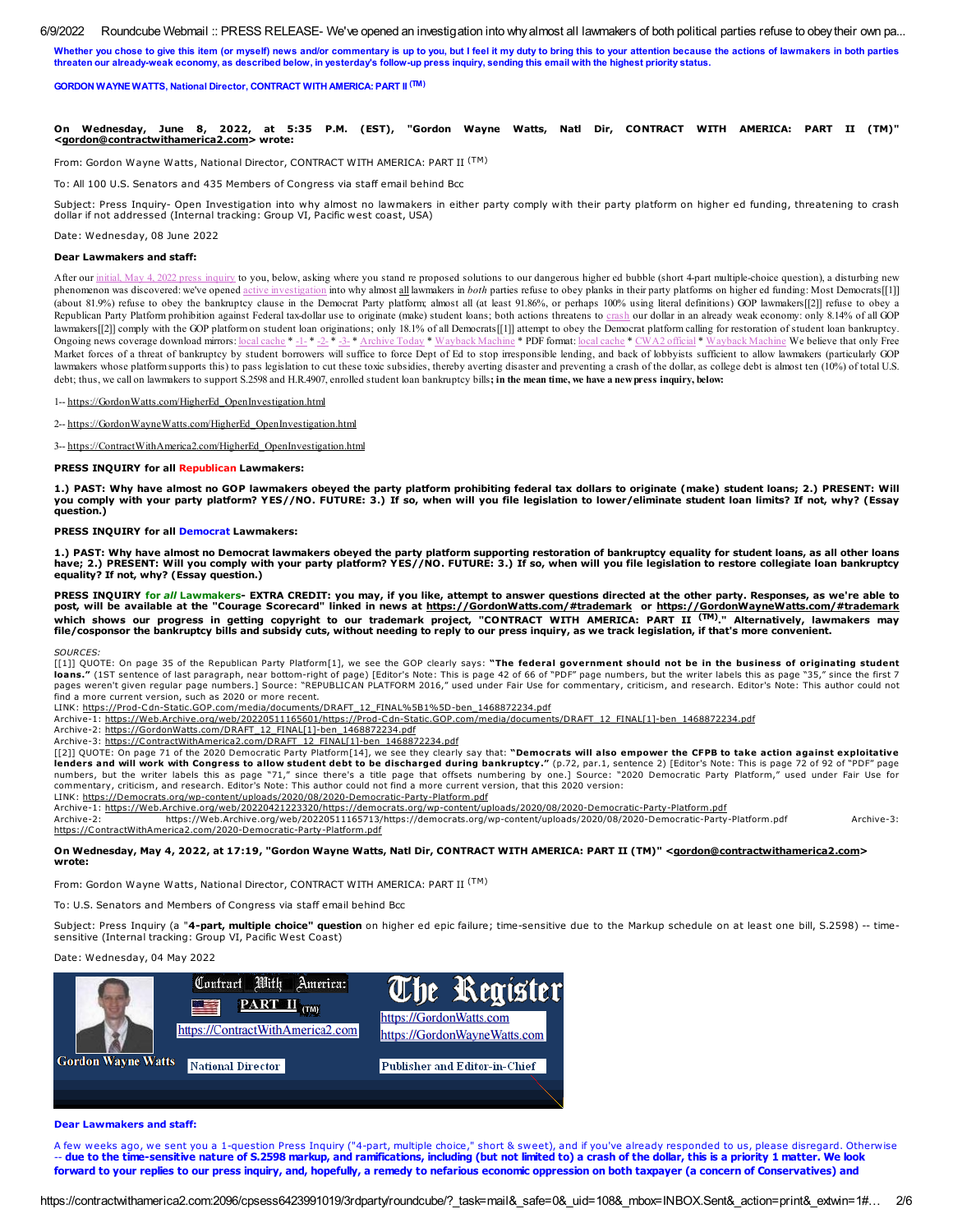As we've been giving ongoing coverage of the epic fail in American Higher Education funding, we've been informed by official sources that S.2598, an historic and landmark bill, is headed for markup at light speed, and, speaking only for myself, my gut feeling says that a related bill, H.R.4907, is shortly to follow, though we have<br>no official word. In case you haven't heard of our Dir., CONTRACT WITH AMERICA: PART II<sup>(TM)</sup> [(\*\*)), a nonpartisan research project patterned after Newt Gingrich's original CWA (though not affiliated), which<br>advocates for bipartisan issues such as protecting the power/tel

((A)) LIBERAL SOLUTION: Free College (like we do with taxpayer-funded Public Ed), and broad student loan cancellation.

((B)) STATUS QUO: College is excessively unaffordable to most; both taxpayer and student feel the crunch.

((C)) DE NOVO: New "repayment" programs or plans (such as S.2596, Sen Rubio's "LOAN ACT").

((D)) MIDDLE-GROUND COMPROMISE: S.2598, the current student loan bankruptcy bill with a modest 10-year wait period, claw-back accountability measures for "bad colleges," and a bill with twice as many GOP sponsors as Democrat, along with H.R.4907, which addresses Private Student Loans:

\*\* [https://www.Congress.gov/bill/117th-congress/senate-bill/2598/cosponsors](https://www.congress.gov/bill/117th-congress/senate-bill/2598/cosponsors)

\*\* [https://www.Congress.gov/bill/117th-congress/house-bill/4907/cosponsors](https://www.congress.gov/bill/117th-congress/house-bill/4907/cosponsors)

**PRESS INQUIRY, PROPER:** While these 4 choices look "deceptively simple," and some may've made up your minds on proposed solutions, I'd respectfully ask<br>lawmakers and staff to carefully review the "pros" and "cons" legisla your political orientation, you can be assured my analyses are thorough/complete. Below my press credentials are the pro/con legislative analyses and one multiple choice question being asked:

((\*\*)) Conservative Press credentials documentation>>

(( I. )) MORAL: I'm "the" Gordon Wayne Watts who almost won the legendary Terri Schiavo case all by myself, losing 4-3 in the Fla. Supreme Court, doing better even<br>than former Fla. Gov. Jeb Bush, who lost 7-0 when Bush tri the sources cited in [https://ContractWithAmerica2.com/#staff](https://contractwithamerica2.com/#staff) ARCHIVES: [https://Archive.ph/8sZDR#staff](https://archive.ph/8sZDR#staff) AND[:https://Web.Archive.org/web/20220415183222/https://contractwithamerica2.com/#staff](https://web.archive.org/web/20220415183222/https://contractwithamerica2.com/#staff)

PRIMARY SOURCES: \*\* In Re: GORDON WAYNE WATTS (as next friend of THERESA MARIE 'TERRI' SCHIAVO), No. SC03-2420 (Fla. Feb.23, 2005), denied 4-3 on rehearing. (Watts got 42.7% of his panel) [https://FloridaSupremeCourt.org/clerk/dispositions/2005/2/03-2420reh.pdf](https://floridasupremecourt.org/clerk/dispositions/2005/2/03-2420reh.pdf)

\*\* In Re: JEB BUSH, GOVERNOR OF FLORIDA, ET AL. v. MICHAEL SCHIAVO, GUARDIAN: THERESA SCHIAVO, No. SC04-925 (Fla. Oct.21, 2004), denied 7-0 on rehearing. (Bush got 0.0% of his panel before the same court) [https://FloridaSupremeCourt.org/clerk/dispositions/2004/10/04-925reh.pdf](https://floridasupremecourt.org/clerk/dispositions/2004/10/04-925reh.pdf)

**Schiavo ex rel. Schindler v. Schiavo ex rel. Schiavo,** 403 F.3d 1223, 2005 WL 648897 (11th Cir. Mar.23, 2005), denied 2-1 on appeal. (Terri Schiavo's own blood<br>family only got 33.3% of their panel on the Federal Appeals l

See also: "BREAKING- FLA GAY MARRIAGE: Novel legal argument brought to bear strongly defends Florida's definition of marriage; under review in the 11th U.S. Circuit<br>Court of Appeals" – LAKELAND, FLORIDA (PRWEB) DECEMBER 01 marriage, but also defend our gay friends who are sometimes mistreated in various areas.]

(( II. )) FISCAL: Besides that, see some of my published columns, such as "Polk Perspective: Offer relief for taxes dressed up as 'loans'," By Gordon Wayne Watts, Guest<br>columnist, *The* Ledger, November 19, 2019,<u>https://w</u> Novamina, Tuesday, Novamina, 19, 2002; https://Archive.vn/2gdEW AND: https://ContractWithAmerica2.com/TheLedger-Online-PDF-FairUse-cache-WATTS-GuestColumn-<br>Tue19Nov2019.pdf And: https://Web.Archive.org/web/20220128124731/h Tue19Nov2019.pdf Besides the fact that I carefully document that former Ed Sec Betsy DeVos, plagiarised me without attribution, you can see my quote in my column: To be clear, I'm conservative and don't seek free college, loan forgiveness, or liberal free handouts.

(( III. )) RECENT: More-recent news coverage at [https://GordonWatts.com/#GOP](https://gordonwatts.com/#GOP) Or: [https://GordonWayneWatts.com/#GOP](https://gordonwaynewatts.com/#GOP) documents "pretty convincing" evidence that it was my press inquiry to Sen. Josh Hawley (R-MO) which caused him to sign on as cosponsor to S.2598.

(( IV. )) Nat'l Dir, CONTRACT WITH AMERICA: PART II (TM)

## [https://ContractWithAmerica2.com](https://contractwithamerica2.com/)

**Conflict of Interest disclosure:** While I do have student loans outstanding, they're all in IBR (Income-based Repayment), with monthly payments of \$0.00 for the<br>foreseeable future, and thus any loan "forgiveness" or "canc

[https://ContractWithAmerica2.com/#conflict](https://contractwithamerica2.com/#conflict) Archive.com/#conflict Archive.ph/8sZDR#conflict ARCHIVES: [https://Archive.ph/8sZDR#conflict](https://archive.ph/8sZDR#conflict) AND[:https://Web.Archive.org/web/20220415183222/https://contractwithamerica2.com/#conflict](https://web.archive.org/web/20220415183222/https://contractwithamerica2.com/#conflict)

# Legislative Analyses:

#### ((A)) LIBERAL SOLUTION: Free College (like we do with taxpayer-funded Public Ed), and broad student loan cancellation.

Pros: Students have repaid taxpayers \$1.22 for EVERY \$1.00 that taxpayers have lent them -- when looking just at how gov't recovers \$1.22 from every \$1.00 of defaulted student loans -- probably more when you consider that loans in good standing have no repayment problems.<u>https://ContractWithAmerica2.com/#PaidInFull</u><br>ARCHIVES: [https://Archive.ph/8sZDR#PaidInFull](https://archive.ph/8sZDR#PaidInFull) AND:<u>https://We</u> argument could be made for cancellation on "repayment" grounds alone.

Pros: Students have not only fully repaid taxpayers, and then some, but this was at illegally-inflated price-gouging levels:<u>https://ContractWithAmerica2.com/#price</u><br>ARCHIVES: [https://Archive.ph/8sZDR#price](https://archive.ph/8sZDR#price) AND:https://Web gouging is illegal) justifies cancellation, and possibly some tort damages. (As colleges have been paid by taxpayers, the second loans are disbursed, there's no concern here, either.)

Pros: In many, even if not all, outstanding student loans, the change in loan contract terms by changes in the law violated clear and unambiguous Contract Law, as well<br>as provisions of the US Constitution: <u>https://Contrac</u> [https://Web.Archive.org/web/20220415183222/https://contractwithamerica2.com/#contract](https://web.archive.org/web/20220415183222/https://contractwithamerica2.com/#contract)

To put it another way, some old timers say "they knew what they were signing," but this is false: The rules were changed after the horse race begun. Changes in a contract are prohibited by well-settled law, and any changes made void the contract "ab initio" (legal term: from the get go), torts possibly also justifying some payment to borrowers harmed.

Pros: Experts project that eighty-Five (85%) Percent of all students are expected to default and/or otherwise never repay their loans before they<br>die:<u>https://ContractWithAmerica2.com/#SuperHighDefaultRate</u> AND[:https://Web.Archive.org/web/20220415183222/https://contractwithamerica2.com/#SuperHighDefaultRate](https://web.archive.org/web/20220415183222/https://contractwithamerica2.com/#SuperHighDefaultRate) This implies predatory lending.

Pros: Older people outnumber younger people with student loans, and they owe far more: <u>[https://ContractWithAmerica2.com/#older](https://contractwithamerica2.com/#older)</u><br>ARCHIVES:<u>https://Archive.ph/8sZDR#older</u> AND: <u>https://Web.Archive.org/web/20220415183222/ht</u> predatory lending.

Pros: According the official Dept of Ed data, over half of all student loans borrowers were not paying, even before the pandemic, in 2019, probably closer to 65% when<br>you consider \$0.00/month IBR payments. <u>https://Contrac</u>

https://contractwithamerica2.com:2096/cpsess6423991019/3rdparty/roundcube/?\_task=mail&\_safe=0&\_uid=108&\_mbox=INBOX.Sent&\_action=print&\_extwin=1#… 3/6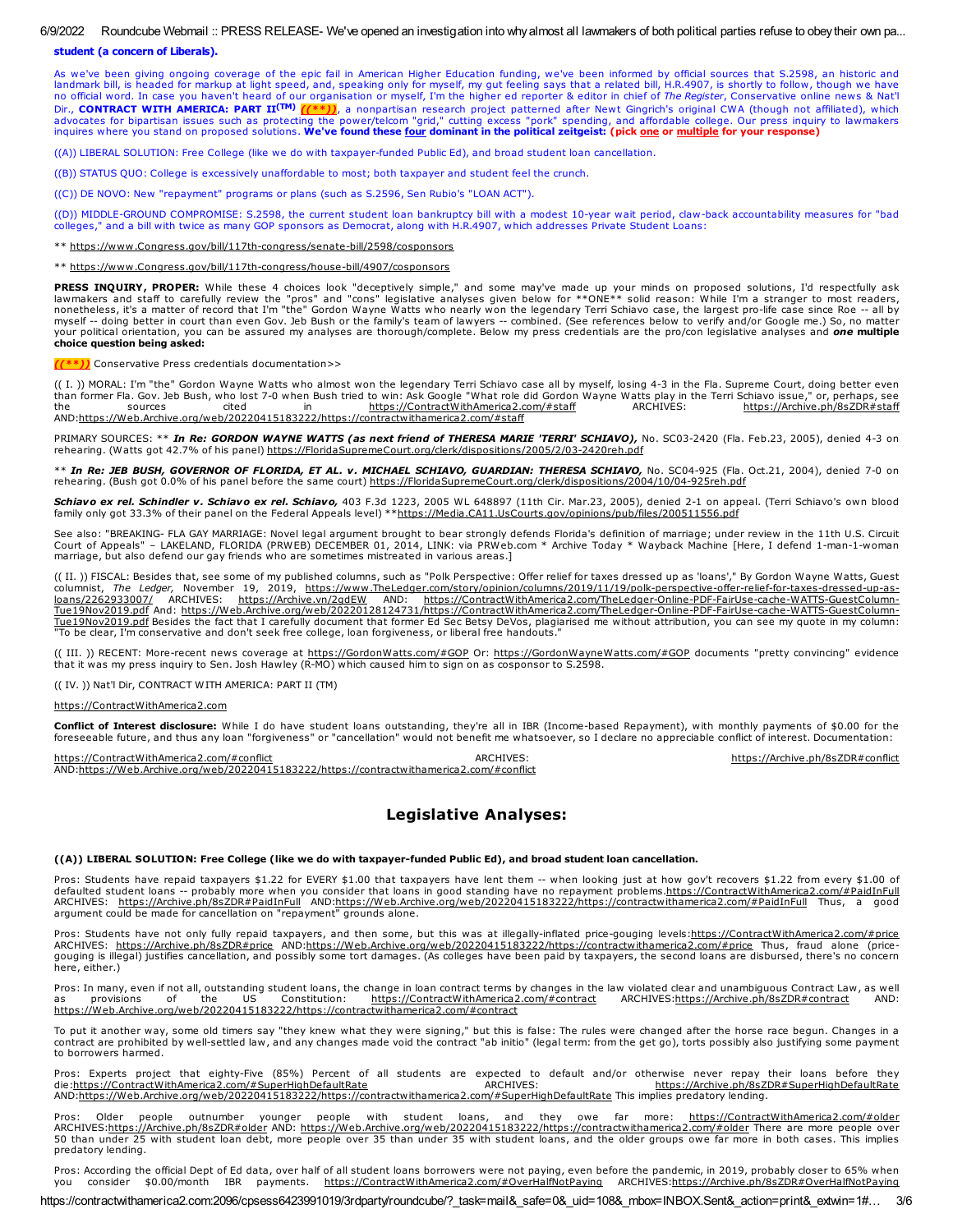AND[:https://Web.Archive.org/web/20220415183222/https://contractwithamerica2.com/#OverHalfNotPaying](https://web.archive.org/web/20220415183222/https://contractwithamerica2.com/#OverHalfNotPaying) This implies predatory lending.

Cons: Enacting broad loan cancellation would free some debt slaves but not abolish debt slavery and be abhorrent to Abraham Lincoln who would be turning over in his grave.

Cons: Moreover, where broad loan cancellation enacted for past victims of predatory lending, there might be "push back" against efforts to fix the broken system for future students. (Critics might say we "can't afford it" because we've already done cancellation.)

ANALYSES: We take no official position for or against student loan cancellation (and the undersigned author is "Conservative" and is personally opposed to "Liberal" free handouts); however, we do note that both The President and the Sec. of Education do, indeed, have 100% and full legal authority granted him under the 1965HEA to cancel any/all student debt[:https://ContractWithAmerica2.com/ReviewOfMarkKantrowitzForgivenessArticle\\_WATTS\\_9-6-2021.html](https://contractwithamerica2.com/ReviewOfMarkKantrowitzForgivenessArticle_WATTS_9-6-2021.html) ARCHIVES: [https://Archive.ph/yESIf](https://archive.ph/yESIf) AND[:http://Web.Archive.org/web/20220106142652/https://contractwithamerica2.com/ReviewOfMarkKantrowitzForgivenessArticle\\_WATTS\\_9-6-2021.html](http://web.archive.org/web/20220106142652/https://contractwithamerica2.com/ReviewOfMarkKantrowitzForgivenessArticle_WATTS_9-6-2021.html) Moreover, it is well-documented that cancellation by Executive Order would require no appropriation nor any new taxes or cuts in spending. However, if "cancellation" was done by Legislation, "PayGo" rules, if not waived (and they probably wouldn't be) would indeed require appropriations.

CONCLUSION: While excellent legal, constitutional, and moral bases exist for 100% loan cancellation (and then some due to tort damages), not only would it not solve the problem "long term," and possibly create push back, but cancellation is not politically viable in the current political environment. While broad cancellation has strong<br>polling support, few lawmakers are willing to con cancellation isn't a viable option at this time.

## ((B)) STATUS QUO: College is excessively unaffordable to most; both taxpayer and student feel the crunch.

Pros: The "INERTIA" and "STARE DECISIS" arguments: Any change would "rock the boat," and thus the arguments for defending status quo are to stand by precedent.

Cons: Allowing this to go unchallenged harms Black Americans at a disproportionate rate: "Four years after graduating college, black students owe nearly twice as<br>much student debt as their white peers do and are three time "Black College Grads Have Twice as Much Student Debt as Whites," by Kerri Anne Renzulli, *TIME,* Oct 21, 2016: Archive Today cache ; Wayback Machine archive ; See<br>also: SOURCE: "REPORT: Black-white disparity in student loa Thursday, October 20, 2016. <u>[https://ContractWithAmerica2.com/#black](https://contractwithamerica2.com/#black)</u> ARCHIVES[:https://Archive.ph/8sZDR#black](https://archive.ph/8sZDR#black) AND: [https://Web.Archive.org/web/20220415183222/https://contractwithamerica2.com/#black](https://web.archive.org/web/20220415183222/https://contractwithamerica2.com/#black) Cons: This hurts over 45 Million Americans with student debt and another 40- 50 Million who are cosigners, family/friends, etc., about 100M Americans[:https://ContractWithAmerica2.com/#100m](https://contractwithamerica2.com/#100m) ARCHIVES: [https://Archive.ph/8sZDR#100m](https://archive.ph/8sZDR#100m) AND[:https://Web.Archive.org/web/20220415183222/https://contractwithamerica2.com/#100m](https://web.archive.org/web/20220415183222/https://contractwithamerica2.com/#100m)

Cons: Currently, taxpayers are "ahead" and should ask nothing for a debt that has already been "more than paid" slightly over TWO times: BUT -- An old 2019 Wall<br>Street Journal article, quotes the CBO (The Congressional Bud [https://Web.Archive.org/web/20220415183222/https://contractwithamerica2.com/#cbo](https://web.archive.org/web/20220415183222/https://contractwithamerica2.com/#cbo) Thus, we can't allow this to continue lest we crash the dollar. (Indeed, college would cost taxpayers less than the current situation: Like Public Ed, we could regulate the costs with price controls.)

Cons: No less than nineteen (19) U.S. States hold more collegiate loan debt than their entire annual state budgets: [https://ContractWithAmerica2.com/#19states](https://contractwithamerica2.com/#19states) ARCHIVES: [https://Archive.ph/8sZDR#19states](https://archive.ph/8sZDR#19states) AND[:https://Web.Archive.org/web/20220415183222/https://contractwithamerica2.com/#19states](https://web.archive.org/web/20220415183222/https://contractwithamerica2.com/#19states) Cf: [https://www.BusinessInsider.com/student-loan-debt-analysis-annual-state-budget-comparison-cancelation-biden-2021-4](https://www.businessinsider.com/student-loan-debt-analysis-annual-state-budget-comparison-cancelation-biden-2021-4)

## ((C)) DE NOVO: New "repayment" programs or plans (such as S.2596, Sen Rubio's "LOAN ACT"), which reduces interest to zero in favour of set fees.

Pros: Sen. Rubio, my senior senator, means well (and this would be good, in theory).

Cons: Without the "threat of bankruptcy defense" to force the Dept of Ed to administer this fairly, it would fail, and if anyone disagrees, then please explain why ninetynine (99%) of all PSLF (Public Service Loan Forgiveness) applicants are rejected.

[https://ContractWithAmerica2.com/#PSLFfailure](https://contractwithamerica2.com/#PSLFfailure)<br>[AND:](https://www.cnbc.com/2021/03/23/the-us-already-has-student-debt-forgivenessbut-barely-anyone-gets-it.html)<u>[https://Web.Archive.org/web/20220415183222/https://contractwithamerica2.com/#PSLFfailure](https://web.archive.org/web/20220415183222/https://contractwithamerica2.com/#PSLFfailure)</u> Cf: <u>https://www.cnbc.com/2021/03/23/the-us-already-has-</u><br>student-debt-forgivenes Credit Card lenders "work with" borrowers to refi, unlike the broken American Higher Ed lending system.

## ((D)) MIDDLE-GROUND COMPROMISE: S.2598, the current student loan bankruptcy bill with a modest 10-year wait period, claw-back accountability measures for "bad colleges," and a bill with twice as many GOP sponsors as Democrat, along with H.R.4907, which addresses Private Student Loans:

\*\* [https://www.Congress.gov/bill/117th-congress/senate-bill/2598/cosponsors](https://www.congress.gov/bill/117th-congress/senate-bill/2598/cosponsors)

\*\* [https://www.Congress.gov/bill/117th-congress/house-bill/4907/cosponsors](https://www.congress.gov/bill/117th-congress/house-bill/4907/cosponsors)

Cons: The "INERTIA" and "STARE DECISIS" arguments: Any change would "rock the boat," and thus the arguments for defending status quo are to stand by precedent.

Pros: Bankruptcy Uniformity is not a free handout but rather required by the US Constitution's Uniformity clause:

[https://ContractWithAmerica2.com/#bankruptcy](https://contractwithamerica2.com/#bankruptcy) AND: ARCHIVES: [https://Archive.ph/8sZDR#bankruptcy](https://archive.ph/8sZDR#bankruptcy) AND: <u>[https://Web.Archive.org/web/20220415183222/https://contractwithamerica2.com/#bankruptcy](https://web.archive.org/web/20220415183222/https://contractwithamerica2.com/#bankruptcy)</u> NOTE: US Bankruptcy Code for student loans not only lack uniformity<br>compared to other debt (unsecured credit cards, for example), bu the "totality of circumstances" standard when considering discharge of student debt. (Google these or ask me if you need help, here.)

Pros: (FOR CONSERVATIVES) Only with the threat of bankruptcy self-defense will the Dept of Ed tamp down obscenely excessive taxpayer-funded student loan subsidies, thereby putting a stop to "trillions" bleeding out in pork spending. (Example: Credit Card companies aren't lending excessive amounts to borrowers because they can defend in bankruptcy.)

Pros: (FOR CONSERVATIVES) Only with the threat of bankruptcy self-defense will lobbyists "see the handwriting on the wall," and back off sufficient to let "Conservative" lawmakers file/enact legislation to cut pork subsidy spending? (Example: If you disbelieve, then please explain why even very Conservative lawmakers<br>haven't even filed such bills, much less passed them into 9-10-2019 press release) proves the need for this Free Market force to tamp down excess lending by Dept of Ed, making them reluctant to waste trillions in unneeded<br>loans which we never needed in the past. LINK: <u>h</u> higher-education AND: [https://ContractWithAmerica2.com/FannyDeregulation/SCOTT-PressRelease-Sept-10-2019\\_PDF.pdf](https://contractwithamerica2.com/FannyDeregulation/SCOTT-PressRelease-Sept-10-2019_PDF.pdf) )

Pros: (FOR CONSERVATIVES) College debt is almost ten (10%) percent of total US Debt and must be reduced or eliminated to avert a crash of the dollar: "Today, FSA's<br>[student debt] portfolio is nearly 10 percent of our natio 2:https://Web.Archive.org/web/20210108035439/https://www.ED.gov/news/speeches/prepared-remarks-us-secretary-education-betsy-devos-federal-student-aids-<br>training-conference LINK-3: https://GordonWatts.com/DeVos-speech 11-27 [https://GordonWatts.com/DeVos-speech\\_11-27-2018\\_PDF.pd](https://gordonwatts.com/DeVos-speech_11-27-2018_PDF.pdf)[f](https://contractwithamerica2.com/DeVos-speech_11-27-2018_PDF.pdf) 2018\_PDF.pdf

Pros: (FOR CONSERVATIVES) College debt, if not addressed by lawmakers (students, who've over-paid, can't pay any more, so forget that) will crash the dollar if lawmakers don't cut or eliminate taxpayer-funded subsidies, here: Without the "Free Market" forces of bankruptcy to tamp down excessive spending of tax dollars, we absolutely will crash the dollar and collapse the US economy:

## [https://GordonWatts.com/#crash](https://gordonwatts.com/#crash)

## [https://GordonWayneWatts.com/#crash](https://gordonwaynewatts.com/#crash)

## [https://Archive.ph/kxGMw#crash](https://archive.ph/kxGMw#crash)

## [https://Web.Archive.org/web/20220411190915/https://gordonwatts.com/#crash](https://web.archive.org/web/20220411190915/https://gordonwatts.com/#crash)

Pros: (FOR LIBERALS) Only with the threat of bankruptcy self-defense would IBR, IDR, and PSLF be administered fairly.

Pros: (FOR LIBERALS) Only with the threat of bankruptcy self-defense would the Dept of Ed become more reluctant to lend irresponsibly, thus colleges would be forced to lower costs when they realise that borrowers no longer have "deep pockets" loans from the "Sugar Daddy" taxpayer.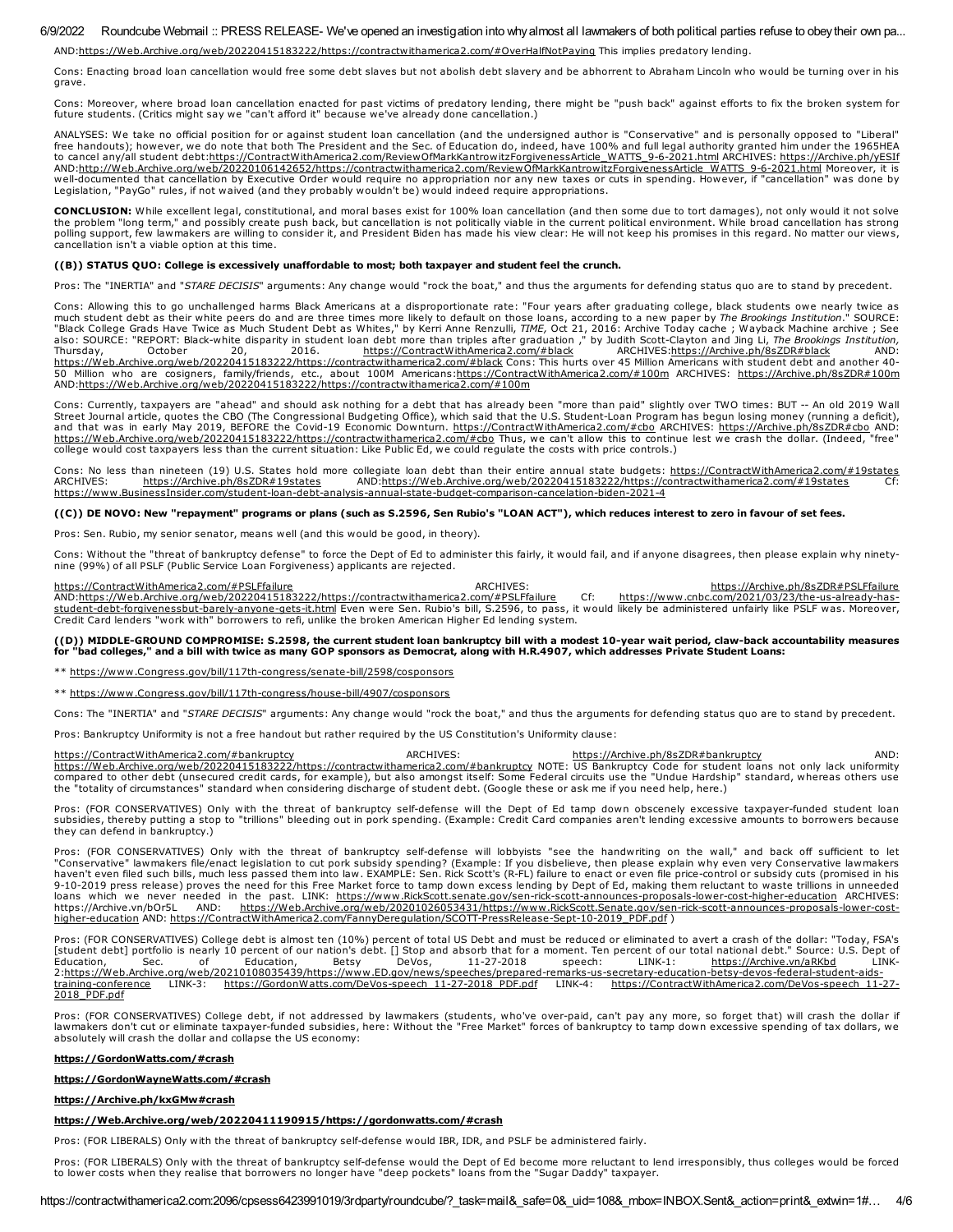Pros: Of all the options being discussed, this is the only option that is politically viable and yet still effective at being a "compromise" that doesn't compromise ones values, helping students (a concern of liberals) and taxpayers (a concern of conservatives), causing pain only to colleges, who are in no need of additional enrichment, especially given the quality compared to higher education in other countries which charge students and taxpayers far less.

Pros: Broad bipartisan support, even among GOP Republican lawmakers, normally reluctant to support collegiate debt bankruptcy uniformity:

\*\* Sen. John Cornyn (R-TX), original sponsor of S.2598, FRESH START Through Bankruptcy Act, 116th Congress (2021-2022)

\*\* Sen. Josh Hawley (R-MO), cosponsor of S.2598, FRESH START Through Bankruptcy Act, 116th Congress (2021-2022)

\*\* Sen. Richard J. "Dick" Durbin (D-IL), currently the Democratic Whip and Chair: U.S. SENATE JUDICIARY COMMITTEE: "Primary Sponsor" of S.1414 - Student Borrower Bankruptcy Relief Act of 2019, 116th Congress (2019-2020) – and: "Primary Sponsor" of S.2598 - FRESH START Through Bankruptcy Act, 116th Congress (2021-2022) –<br>Sen. Durbin makes key comments in the Senate Judiciary Committ

\*\* Rep. Glenn S. Grothman (R-WI-06th) – Conservative Republican: "Primary Sponsor" of H.R.5899 - To amend title 11 of the United States Code to make debts for student loans dischargeable., 116th Congress (2019-2020)

Rep. John Katko (R-NY-24th) – Conservative Republican, and a former Federal Prosecutor: "Primary Sponsor" of H.R.770 - Discharge Student Loans in Bankruptcy Act of 2019, 116th Congress (2019-2020) – –as well as an "Original cosponsor" of H.R.2648 - Student Borrower Bankruptcy Relief Act of 2019, 116th Congress (2019-2020)<br>– –as well as an "Original cosponsor" of H.R.2366 - Dischar

\*\* Rep. Christopher H. Smith (R-NJ-04th) – Conservative Republican, and long-term, well-respected Congressman: "CoSponsor" of H.R.770 - Discharge Student Loans in Bankruptcy Act of 2019, 116th Congress (2019-2020)

\*\* Rep. Ralph Norman (R-SC-05th) Conservative Republican: "Original cosponsor" of H.R.5899 - To amend title 11 of the United States Code to make debts for student loans dischargeable., 116th Congress (2019-2020)

\*\* Rep. David W. Jolly (R-FL-13th) former member of Congress who was a life-long Republican, who served in Congress from 2014 to 2017, following the death of his<br>mentor and former boss, Rep. C.W. "Bill" Young – and a staun

Pros: Broad bipartisan support among Americans, not just lawmakers, with the following support: "updating bankruptcy laws to get rid of student debt (66%)" and "restrictions or price controls on the cost of a university education (78%)."

| https://ContractWithAmerica2.com/#polls                                                | ARCHIVES. | https://Archive.ph/8sZDR#polls |
|----------------------------------------------------------------------------------------|-----------|--------------------------------|
| AND:https://Web.Archive.org/web/20220415183222/https://contractwithamerica2.com/#polls |           |                                |

Pros: Back when student loans were treated the same as all other loans in bankruptcy court, only about zero-point-three (0.3%) percent were discharged in bankruptcy, thus change in bankruptcy laws was not justified, but rather done on false pretenses:

[https://ContractWithAmerica2.com/#harvard](https://contractwithamerica2.com/#harvard)<br>https://web.Archive.org/web/20220415183222/https://contractwithamerica2.com/#harvard Cf: http://HarvardLawReview.org/wphttps://Web.Archive.org/web/20220415183222/https://contractwithamerica2.com/#harvard Or: [https://Archive.ph/pkPL3](https://archive.ph/pkPL3)<br>Or:<u>https://Web.Archive.org/web/20210919080910/http://Archive.ph/pkPL3<br>Or:https://Web.Archive.org/web/2021091919080910/http://harvardlawreview.org/wp-content/uploads/pdfs/vol126\_student\_loan\_e</u>

Pros: While reasonable minds can disagree on the "free college" and "loan forgiveness" matters, almost all Americans are fed up with "Bankruptcy for me, but not for<br>thee" double standards pushed by politicians of both poli polling data to support this contention:

JUDAISM: Leviticus 19:18b, Leviticus 19:34, The Golden Rule, OLD TESTAMENT (PENTATEUCH)

CHRISTIANITY: Matthew 22:39b, Mark 12:31b, Luke 6:31, Matthew 7:12, The Golden Rule, NEW TESTAMENT (HOLY BIBLE)

ISLAM: Surah 24:22 An-Nur, The Light, on treatment; Surah 2:275 Al-Baqarah, The Cow, on prohibitions of usuerious interest; See also: Surah 3:130, The Family of<br>Imran; Surah 4:161, The Women; Surah 30:39 al-Rum aka The Rom

# ContractWithAmerica2.com/#polls ARCHIVES: [https://Archive.ph/8sZDR#polls](https://archive.ph/8sZDR#polls) AND:

[https://Web.Archive.org/web/20220415183222/https://contractwithamerica2.com/#polls](https://web.archive.org/web/20220415183222/https://contractwithamerica2.com/#polls)

Most Americans fall into one of these "3 major" religions, and should be expected to comply; however, even most atheists and agnostics, when questioned about "fair treatment" would probably find repugnant and morally objectionable a legal standard that allows rich colleges to obtain bankruptcy discharge (as well as rich<br>businesses and even gamblers, a point mentioned in passing in th favour of "unfair" bankruptcy standards are probably those few rich folk who directly benefit, but, while their welfare is important, the needs of the many outweigh the<br>needs of the few – or the one – as Lenard Nimoy's SPO

Unequal Scales / Unfair Balances (Prov.11:1-3, 16:11, 20:23, Deut.25:13-15, Hosea 12:7-8, Micah 6:11), Jubilee (Lev.25, Num.36:4), Usury (Ex.22:25, Lev.25,<br>Deut.23:19-20, Ps.15:5, Prov.28:8, Ez.18:8-13, Is.24:2, I Tim.6:17

See also supporting documentation:

[https://GordonWatts.com/GordonWayneWatts\\_AMENDED\\_Testimony\\_SenateJudiciary\\_Tue03Aug2021\\_Proposed.pdf](https://gordonwatts.com/GordonWayneWatts_AMENDED_Testimony_SenateJudiciary_Tue03Aug2021_Proposed.pdf)

[https://ContractWithAmerica2.com/GordonWayneWatts\\_AMENDED\\_Testimony\\_SenateJudiciary\\_Tue03Aug2021\\_Proposed.pdf](https://contractwithamerica2.com/GordonWayneWatts_AMENDED_Testimony_SenateJudiciary_Tue03Aug2021_Proposed.pdf)

[https://Web.Archive.org/web/20220127234544/https://www.gordonwatts.com/GordonWayneWatts\\_AMENDED\\_Testimony\\_SenateJudiciary\\_Tue03Aug2021\\_Proposed.pdf](https://web.archive.org/web/20220127234544/https://www.gordonwatts.com/GordonWayneWatts_AMENDED_Testimony_SenateJudiciary_Tue03Aug2021_Proposed.pdf)

[https://ContractWithAmerica2.com/Supporters-StudentLoanBankruptcy-only-FINAL.html](https://contractwithamerica2.com/Supporters-StudentLoanBankruptcy-only-FINAL.html)

#### [https://Archive.ph/njFTa](https://archive.ph/njFTa)

<https://web.archive.org/web/20211127102408/https://www.gordonwatts.com/Supporters-StudentLoanBankruptcy-only-FINAL.html>

#### CLOSING REMARKS in favour of S.2598:

QUOTE: "[Sen. Elizabeth] Warren, who is not a sponsor of that bill [S.2598], declined to comment on whether she would support it, saying she is committed to<br>cancellation as the way to relieve borrowers of the country's col need the president to cancel \$50,000 in student loan debt.""

'Biden gives reprieve for student loans, but borrowers want permanent relief," by Haley Fuller, Globe Correspondent, BOSTON GLOBE, Updated January 28, 2022, LINK: [https://www.BostonGlobe.com/2022/01/28/nation/biden-gives-reprieve-student-loans-borrowers-want-permanent-relief/](https://www.bostonglobe.com/2022/01/28/nation/biden-gives-reprieve-student-loans-borrowers-want-permanent-relief/) ARCHIVES: [https://Archive.ph/zuzKt](https://archive.ph/zuzKt) AND: [https://Web.Archive.org/web/20220128231300/https://www.bostonglobe.com/2022/01/28/nation/biden-gives-reprieve](https://web.archive.org/web/20220128231300/https://www.bostonglobe.com/2022/01/28/nation/biden-gives-reprieve-student-loans-borrowers-want-permanent-relief/)student-loans-borrowers-want-permanent-relief/

AND: [https://ContractWithAmerica2.com/BostonGlobe-on-LizWarren\\_1-28-2022\\_viaArchiveToday.pdf](https://contractwithamerica2.com/BostonGlobe-on-LizWarren_1-28-2022_viaArchiveToday.pdf)

Official RESPONSE from this undersigned writer: Sen. Liz Warren's (D-MA) refusal to get behind Sen. Durbin's student loan bk bill, S.2598, "negotiates against" herself insofar as it leaves borrowers defenseless as evidenced by the 99% PSLF failure rate and other mistreatments.

**Further RESPONSE from this undersigned writer:** Sen. Rick Scott's (F-FL) refusal to join Sens. Hawley (R-MO) and Cornyn (R-TX) on S.2598 "negotiates against"<br>himself insofar as his continued failure to enact or even file force to tamp down excess lending by Dept of Ed, making them reluctant to waste trillions in unneeded loans which we never needed in the past. LINK: https://www.RickScott.senate.gov/sen-rick-scott-announces-proposals-lower-cost-higher-education ARCHIVES: [https://Archive.vn/bOr5L](https://archive.vn/bOr5L) AND: [https://Web.Archive.org/web/20201026053431/https://www.RickScott.Senate.gov/sen-rick-scott-announces-proposals-lower-cost-higher-education](https://web.archive.org/web/20201026053431/https://www.RickScott.Senate.gov/sen-rick-scott-announces-proposals-lower-cost-higher-education) AND: [https://ContractWithAmerica2.com/FannyDeregulation/SCOTT-PressRelease-Sept-10-2019\\_PDF.pdf](https://contractwithamerica2.com/FannyDeregulation/SCOTT-PressRelease-Sept-10-2019_PDF.pdf)

PRESS INQUIRY, PROPER -- REPRISED: Of the four proposed solutions, above, which one do you support? You may pick several if they don't conflict, for example, you can pick cancellation and bankruptcy restoration, but you can't pick status quo and anything else.